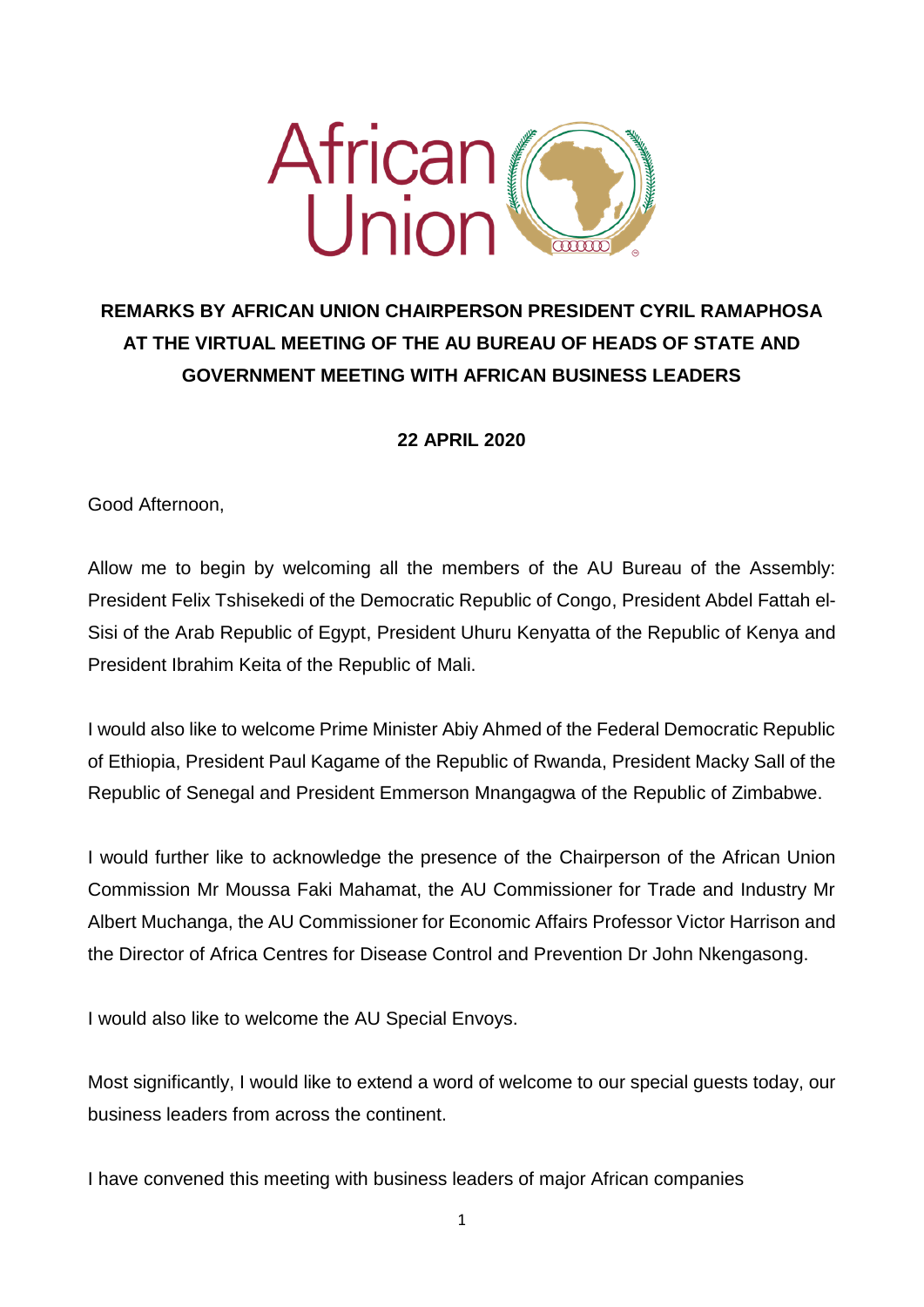to brief you about the AU strategy to combat COVID-19 and seek your support for the effective and successful implementation of the strategy.

Our work is underpinned by the principles of pan-African unity, solidarity and coordination.

The private sector is a vital part of Africa's efforts to combat the coronavirus and develop continental cooperation on stimulus measures to manage the economic impact of the pandemic.

The Bureau of the Assembly of Heads of State and Government has met on two occasions since the spread of the novel coronavirus into Africa.

In these meetings, leaders acknowledged COVID-19 as an unprecedented public health disaster and that urgent action is needed to stem the tide of the virus on the continent.

We agreed on the need for a comprehensive and coordinated continental approach, and that the AU, Regional Economic Communities and all health institutions should redirect their efforts to stopping the spread of the virus.

We recognised critical role of the Africa Centres for Disease Control and Prevention in the fight against communicable diseases in Africa in general and the fight against COVID-19 in particular.

The Bureau made pledges of \$4.5 million towards boosting the capacity of the Africa CDC.

The Bureau agreed to the establishment of an African COVID-19 Fund to which Member States of the Bureau initially contributed \$12.5 million as seed funding and called on all AU Member States, the international community and philanthropic entities to contribute to this Fund.

We also agreed on the need for G20 countries to provide a comprehensive stimulus package for Africa.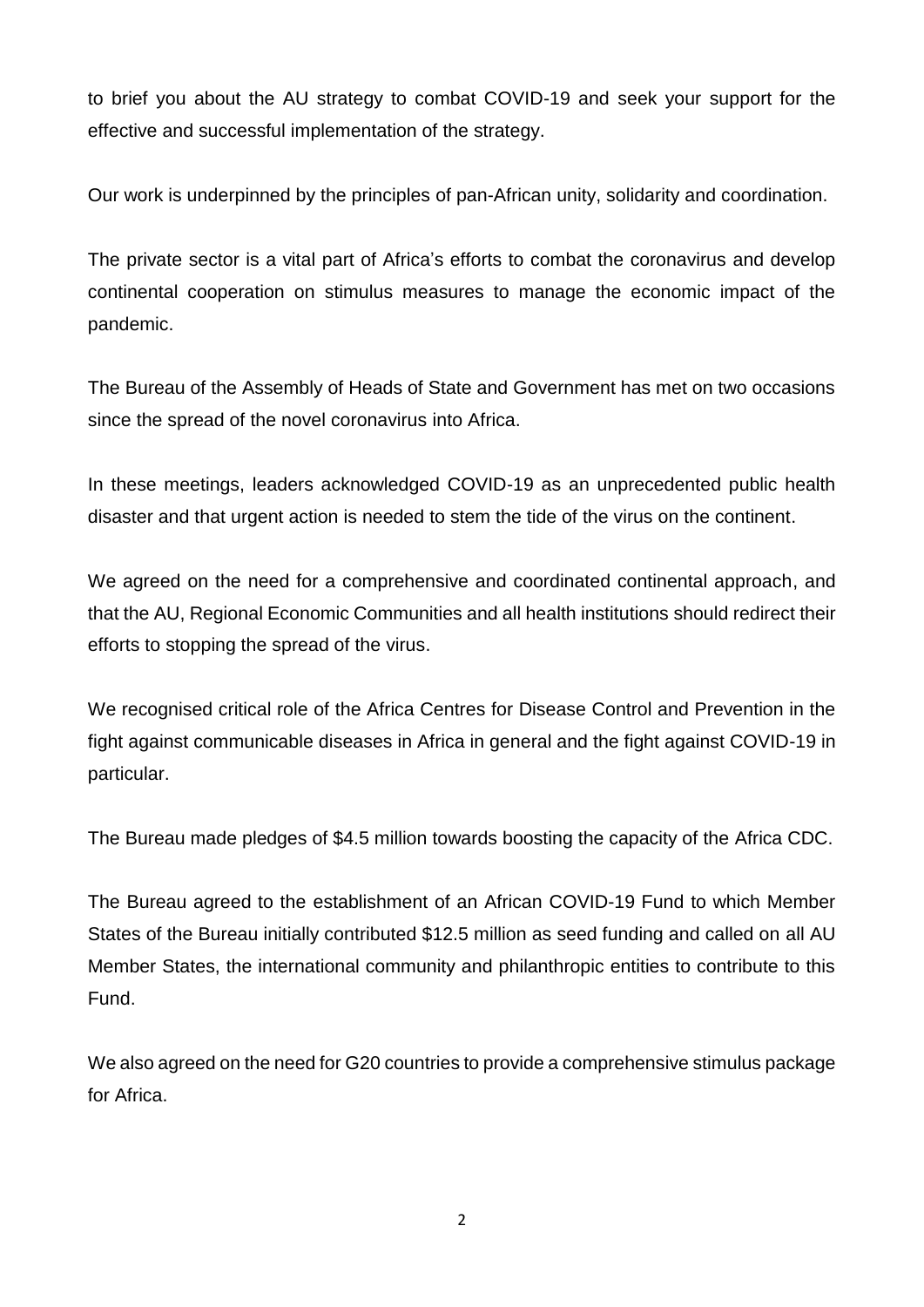This would need to include deferred payments and the immediate suspension of interest payments on Africa's external public and private debt to create fiscal space for COVID-19 response measures.

Given the urgent need for medical supplies and equipment, we called for international cooperation and support while increasing local production on the continent.

In our interactions with international partners, we have strongly urged for the immediate lifting of all economic sanctions imposed on Zimbabwe and Sudan to allow them to adequately respond to the pandemic and save lives.

Over the last few weeks, I have held several discussion with various world leaders in my capacity as AU Chairperson.

These include UN Secretary-General Mr António Guterres, President of the World Bank Mr David Malpass, Managing Director of the International Monetary Fund Ms Kristalina Georgieva, President of the European Union Commission Ms Ursula von der Leyen, Director-General of the World Health Organization Dr Tedros Gebreyesus, and several world leaders.

I have addressed letters to numerous world leaders making a strong plea for support for international assistance from our multilateral and bilateral partners for Africa's COVID-19 strategy.

I also addressed the virtual Summit of the G20 during which I emphasised the need to ensure trade and investment flows are not further disrupted by measures inconsistent with WTO rules.

I underscored the need for a comprehensive, robust economic stimulus package for Africa.

This economic injection should support both the continent's immediate humanitarian needs and place the continent on a path towards economic recovery.

3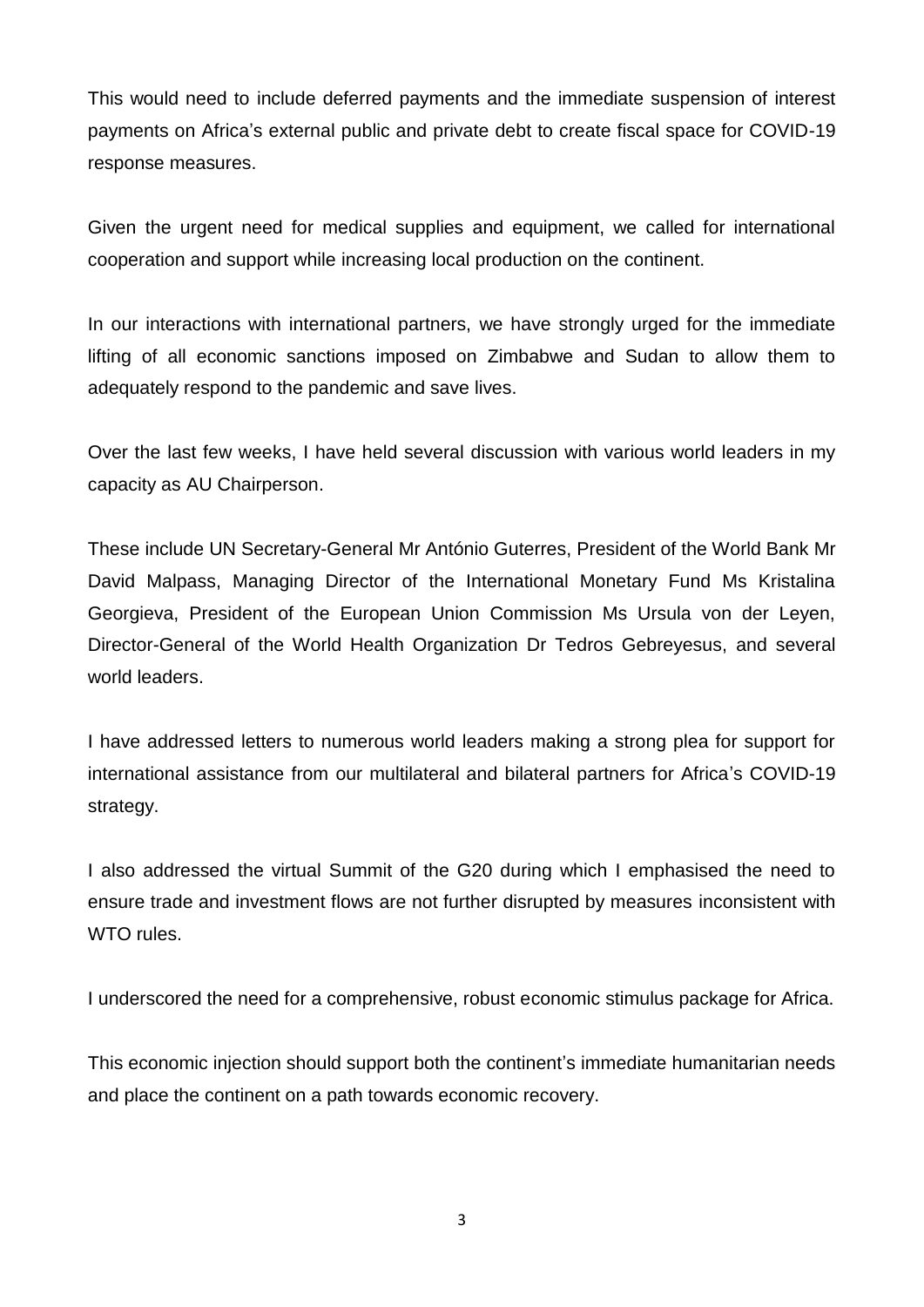I also encouraged the World Bank, the International Monetary Fund, the African Development Bank and other regional institutions to use all available instruments to help combat COVID-19 in Africa.

In general, the response has been positive with various partners making pledges, offering debt relief measures and providing concrete support in the form of medical supplies.

As part of the work to mobilise international support for Africa's efforts to contain the COVID-19 pandemic, I have appointed Dr Ngozi Okonjo-Iweala of Nigeria, Dr Donald Kaberuka of Rwanda, Mr Tidjane Thiam of Senegal and Mr Trevor Manuel of South Africa as Special Envoys of the African Union.

In the main, the Special Envoys are tasked with soliciting financial support for the continental effort from G20 countries, international organisations (including the UN and its respective agencies), the international donor community and the African and international business communities.

The funds mobilised by the Envoys will support of the Africa Joint Continental Strategy for COVID-19 Outbreak.

Last week, AU Commission Chairperson, Mr Moussa Faki Mahamat and I addressed a virtual joint meeting of the World Bank and the IMF.

During this meeting we noted that the unprecedented nature of the global shock stemming from COVID-19 calls for bold, swift and innovative measures.

We called on the international financial institutions to do 'whatever it takes' to urgently combat the virus to avoid a costlier human and economic catastrophe.

Preventing the further spread of COVID-19 remains within our control.

But only if we confront the pandemic with the full extent of the joint resources of government, civil society and the private sector.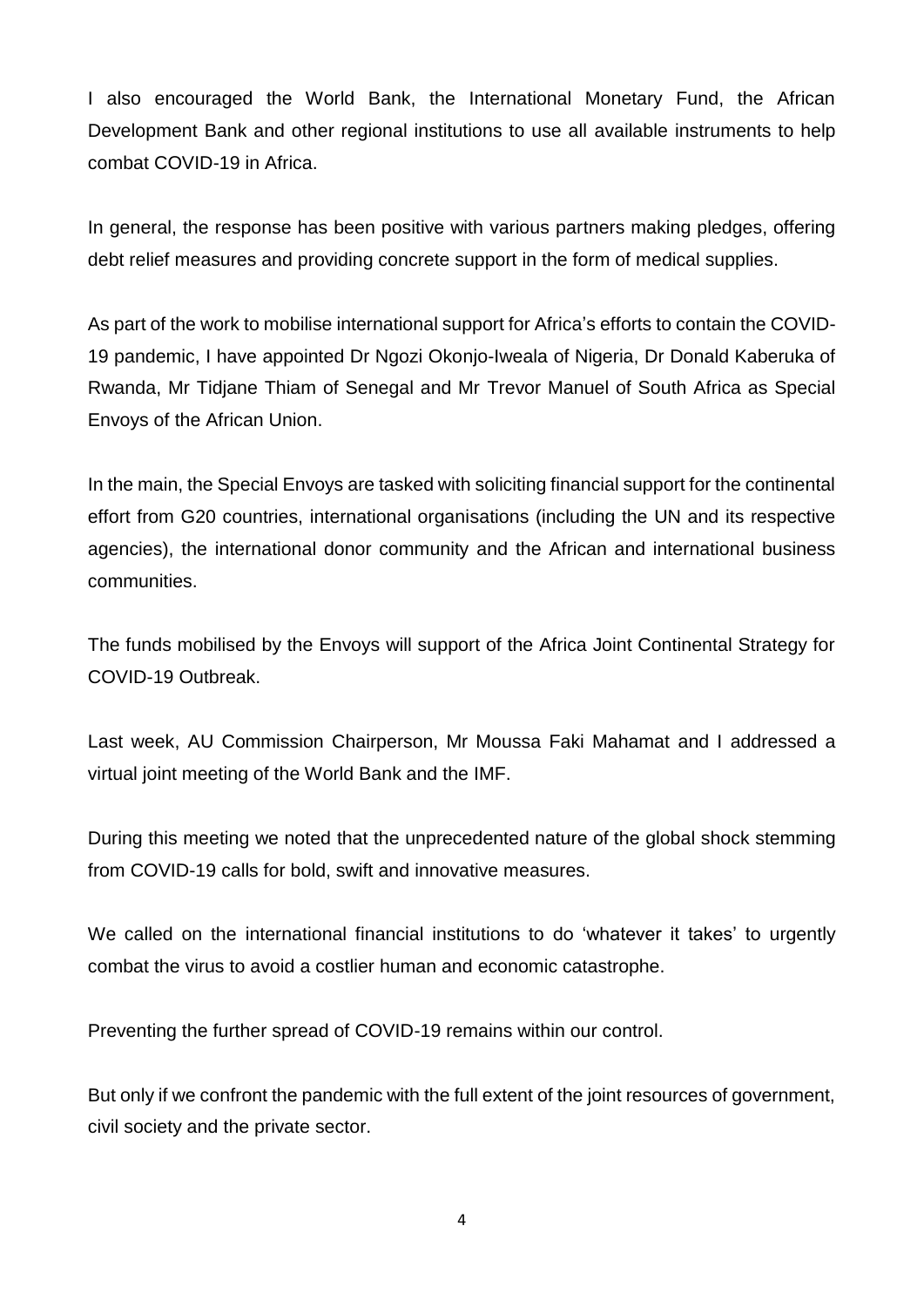A unified and coordinated response offers us the best possible chance of containing the outbreak.

That is why we have assembled you here today.

As some of Africa's leading business people, you are essential partners in confronting one of the defining challenges of our lifetimes.

The continent's private sector is well placed to assist in many of our most pressing challenges.

Combining our resources, we can implement the screening, testing and contact tracing programmes that have proved effective in limiting the spread of the virus.

We can shift manufacturing infrastructure towards the production of essential medical goods and we can collaborate in assuring the resilience of existing supply chains for essential products like food and pharmaceuticals.

While many of you are already active in assisting in efforts to fight the pandemic in your own countries, we must realise that only a continental intervention can provide a lasting solution.

The COVID-19 virus does not respect borders.

With porous border and active cross-border communities, an outbreak in a neighbouring country will not remain contained there for long.

Either we contain the pandemic as a continent, or we do not contain it at all.

We recognise that this is not an easy time for your companies and organisations.

While our focus must be on containing the human health crisis, this will quickly give way to a serious economic crisis.

The deep global recession that is likely to follow the pandemic will hit Africa particularly hard.